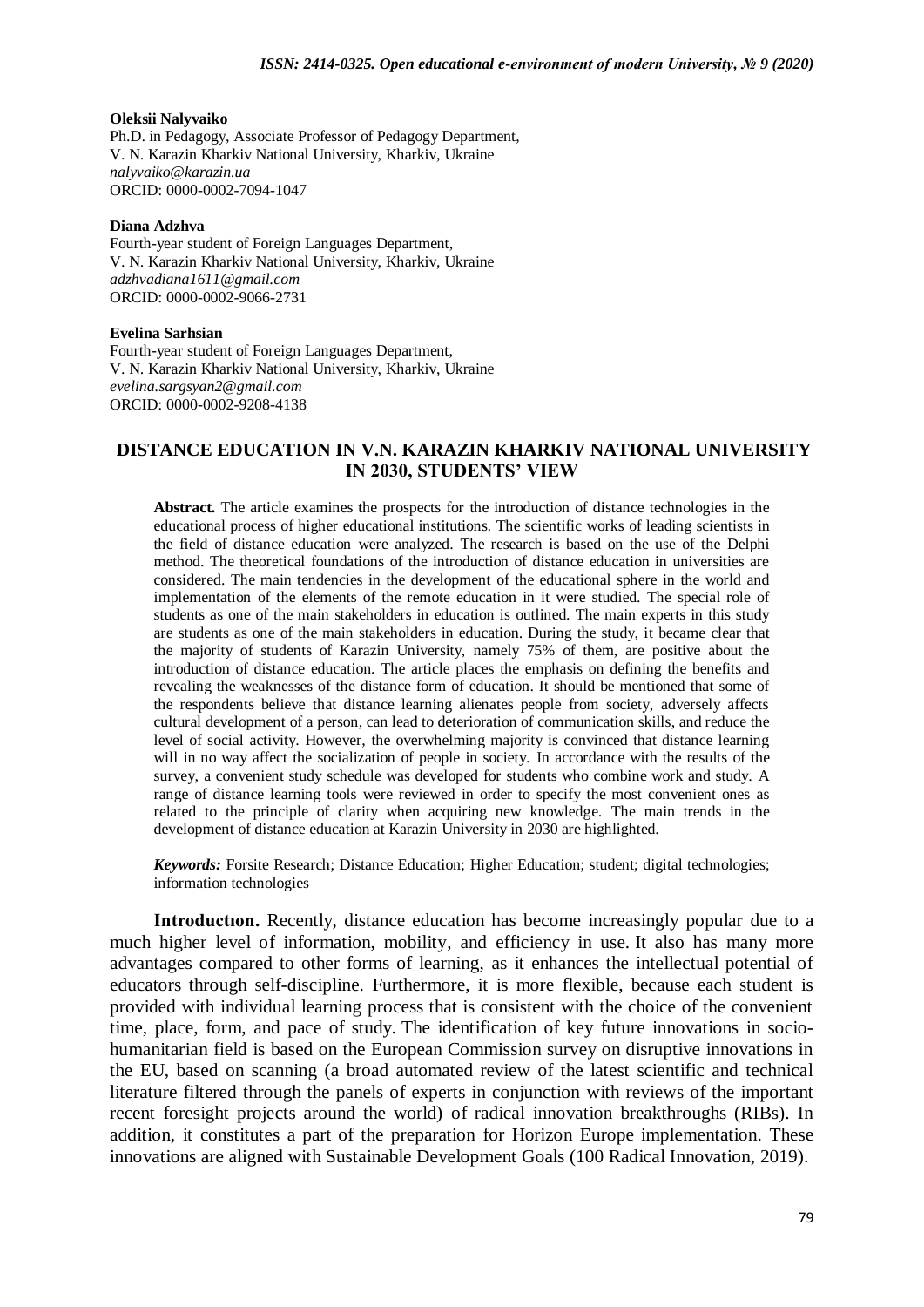At the current stage, Life Long Learning (LLL) (including secondary education which implements new forms of education and lifelong learning concepts into life) reflects a huge diversification of educational providers, programs (applications), and learning partnerships. At the institutional level, the structures, where people acquire new knowledge, are changing, and new providers of knowledge are emerging. Another major change consists in an interdisciplinary way of teaching. More and more Massive Open Online Courses (MOOCs) are becoming available, offering a wide range of courses and certifications. The provision of formal training is complemented by new business forms. However, in this case, the question arises on how to name new degrees, define the meaning and value of the certificates, and safeguard the quality of education. (EPSC, 2017)

Let us consider in more detail the main trends in the development of the educational sphere in the world and implementation of the elements of the remote education into it (Futures for Higher Education and ICT, 2016).

*An increasing number of new educational providers*. The number of people offering new platforms or new training and learning methods has grown exponentially (from the supply side, new institutions); it is no longer limited to formal educational institutions. More than 800 universities are already offering lectures from app stores, providing an opportunity to learn anything at any time and from anywhere using your smartphone or tablet. Digital technologies are the catalyst for the personalization of education, and they make it an even more active and flexible learning experience. The P2P platforms allow people from different parts of the country and the world to get involved and to learn from one another (EPSC, 2017)

*A transition to digital information: a corporate training for work or promotion.* More and more technology and software companies are creating platforms for practical training sessions. Individuals or companies can use them to gain new valuable digital and other skills, receiving certification, which is recognized worldwide. A German multinational software company, SAP, has provided training through corporate MOOCs, that offer flexible and interactive courses on topics from procurement to data collection, data management, and analysis. Its learning center provides educational content to support electronic self-learning as well as access to the students' community through online sessions led by the experts and shared social learning rooms. The added benefit of these practical training sessions is that they offer certification programs in accordance with the specialization and levels of skills that are globally recognized by all SAP partners and clients (EPSC, 2017).

*An increasing diversity of participants and forms of learning.* The growing diversity of educational service providers opens up many new opportunities for learning and retraining at different points of one's life. New educational solutions can also help to reach individuals who would otherwise be excluded. New forms of partnership between participants in education, as well as between public and private actors, are updating curricula, experimenting with new transitions between disciplines, and are already affecting employment (EPSC, 2017).

The change in the paradigm of education in Ukraine in the past ten years has led to an increase in the role of the student community as one of the main groups of stakeholders in higher education. An increase in the role of student associations and taking into account their views on the strategic and tactical decisions aimed at reforming education institutions and their programs. Proper planning of future activities helps to improve the possible result in the future. In the context of these provisions, it is important to conduct research aimed at attracting students as full participants in planning the future activities of universities in its various areas. Foresight research with a planning horizon of 5 to 10 years can become one of such activities. Attracting students as experts in the field of education planning and reform will help to consider the future risks associated with the transformation of the educational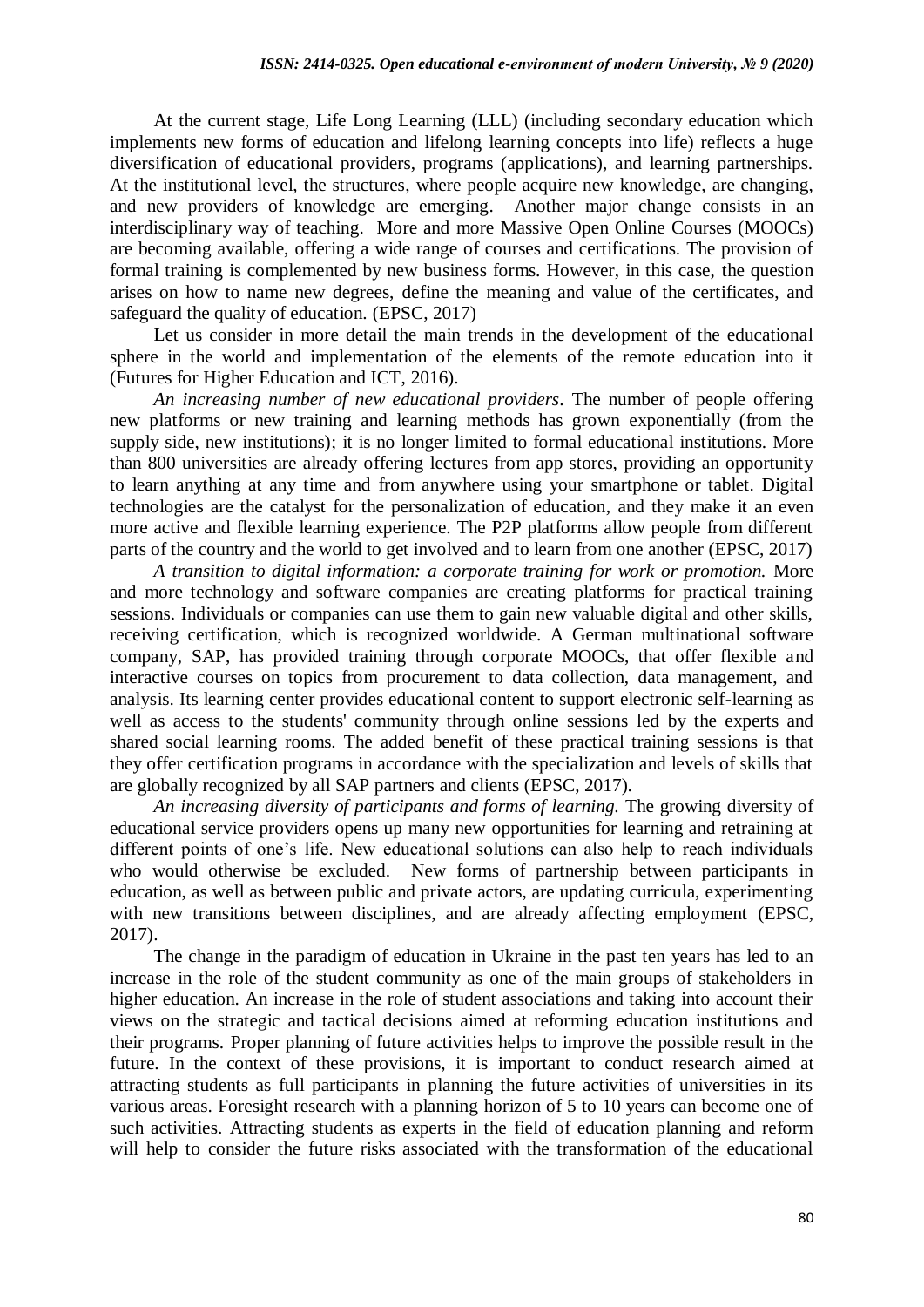process and will show the connection between the vision of the student community and the future implementation of university development strategies.

**Analysis of recent research and publications.** Various aspects related to the foresight research are considered in the writings of many scholars. For instance, the problems of interdisciplinary in the foresight design are highlighted in the works (Zweck, Braun, & Rijkers-Defrasne, 2014; Martin, 1995. The problems related to the use of the open educational environment and distance learning are covered by (Bykov & Shyshkina, 2018; Hamid & Yip, 2019; Moore, Dickson-Deane & Galyen, 2011; Sánchez-Elvira Paniagua & Simpson, 2018; Opanasiuk, 2016; Ouaddah, Elkalam & Ouahman, 2017). The development of distance learning and its prospects on the example of the foresight study are outlined in a plenty of scientific works (2018 Distance Education, 2018; Futures for Higher Education and ICT, 2016; Laaroussi et al., 2017). The use of the Delphi method in foresight studies and their results are explored by (Aichholzer, 2009) and other scholars.

**Unresolved aspects of the problem.** In spite of a considerable number of scientific works concerning the distance form of learning and a wide variety of online platforms being developed, the matter of implementation of the distance education has not been fully explored.

**Purpose of the study.** The relevance of our research lies in the fact that the model of distance education in Ukraine is now gaining ground and is being refined with the rapid development of digital technologies.

In the course of this study, a number of tasks were put forward:

*1) to demonstrate some features of the current system of distance education in Ukraine;*

*2) to present some features of implementation of distance learning abroad for comparison;*

*3) to put forward certain ways of dealing with the existing problems related to the introduction of distance learning;*

*4) to formulate recommendations as for the development of the distance education by 2030 on the example of Karazin University.*

**Methods.** The main methods used in this study include interviewing, questionnaire, comparative analysis, and the Delphi method. Given that the Delphi method is a method of peer review, its main features are anonymity, multilayeredness, and face-to-face discussion. The basic premise is the idea that if one properly summarizes and processes individual assessments of experts concerning a particular situation, it is possible to get a general opinion that will have the maximum degree of reliability and credibility. The sense of the method is to find a way to come up with the right solution via a set of specific actions, such as brainstorms, interviews, and questionnaires. The core of the method is that a group of independent experts can much better evaluate and predict the outcome than a structured group of people. Considering the fact that independent experts may not even know about each other, it is possible to exclude the clash of different opinions, as well as the collective influence caused by teamwork and conformism. In addition, the method can be implemented anywhere, regardless of the participants' location.

The study was conducted in the context of the "Development Strategy of Karazin University for 2019-2025" as possible recommendations for the development of one of the most important areas of future educational activities - distance learning. According to the development plan of Karazin University in previous years, the next strategy will be from 2025 to 2030 and we hope that the research results will be considered.

The respondents (108) of this study are students (bachelors) from Karazin University. The survey was conducted anonymously on the basis of democracy and voluntary participation.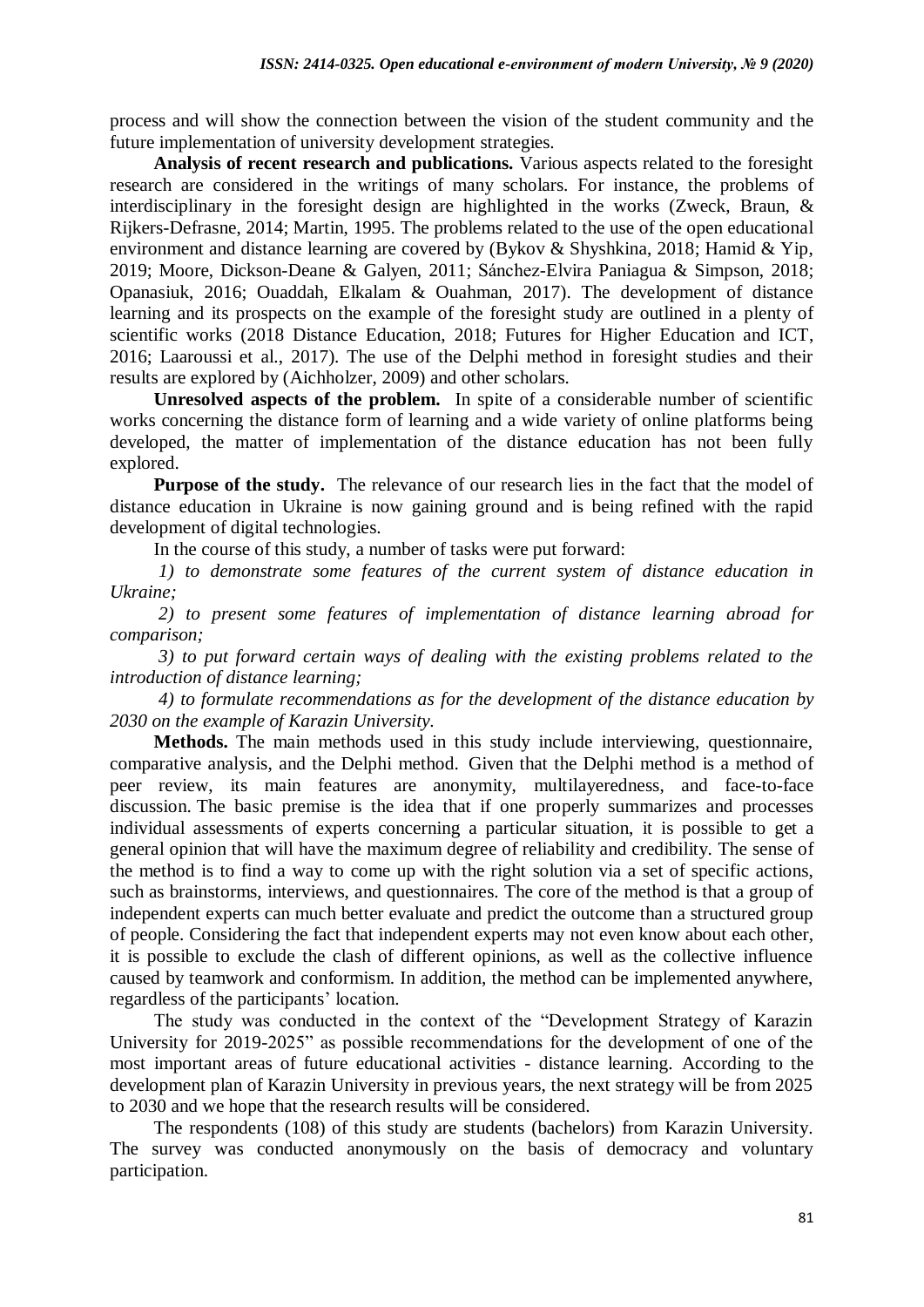The primary survey consisted of the following questions: *Your faculty? Course? Occupation? Do you think distance learning is effective? What means of modernization of distance learning is a priority for you? What means of distance learning do you consider the most convenient for use? What is the biggest benefit of distance learning? Which of the following forms of training is most appropriate? Would you choose distance learning if there is such an opportunity? Do you think that the availability and the ability to independently plan the time, place* 

*and duration of classes will contribute to the interest in obtaining higher education?*

*What are the main disadvantages of distance learning?*

*What trends in distance learning do you see as those that can be implemented in the future?*

*What elements of today's distance learning be important in the future?*

There are two groups of people involved in the Delphi method:

*the first group* – the experts who present their point of view on the problem under study. The first group consisted of students (bachelors) who took part in a survey related to the development of the distance education system at Karazin University. These included student activists from various faculties who volunteered to participate in the study.

*the second group* – the analysts who bring the opinions of experts to a common denominator.

The second group consisted of students-analytics, who formulated future trends in the development of distance education at Karazin University based on the survey and open data. The group of analysts consisted of 10 students of the School of Foreign Languages, who summarized the received materials and formed recommendations. It is also important to note that the research working group included 3rd year students of School of Foreign Languages and a number of teachers (facilitators).

The study had its own algorithm in accordance with the Delphi method (Bhuasiri Wannasiri et al., 2012; Blind, 2008; Dalkey& et al., 1963; Okoli & Pawlowski, 2004; von der Gracht, 2012):

1. To form a working group to gather and summarize the opinions of experts.

2. To form an expert group of specialists who have sufficient knowledge on the topic being discussed.

3. To prepare a questionnaire, indicating the problem posed in it, and clarifying questions. The formulation must be clear and unambiguously interpreted to avoid controversial answers.

4. To interview the experts in accordance with the methodology, which requires repetition of the procedure if necessary. The answers received serve as the basis for formulating the questions for the next stage.

5. To summarize the expert conclusions and issue recommendations on the problem put forward.

In the context of these issues and the study, we highlight that in this research we consider the students as the experts because they act as stakeholders in the educational process and are directly interested in improving educational services and improving the interaction between the subjects of educational activity when using the distance learning technologies.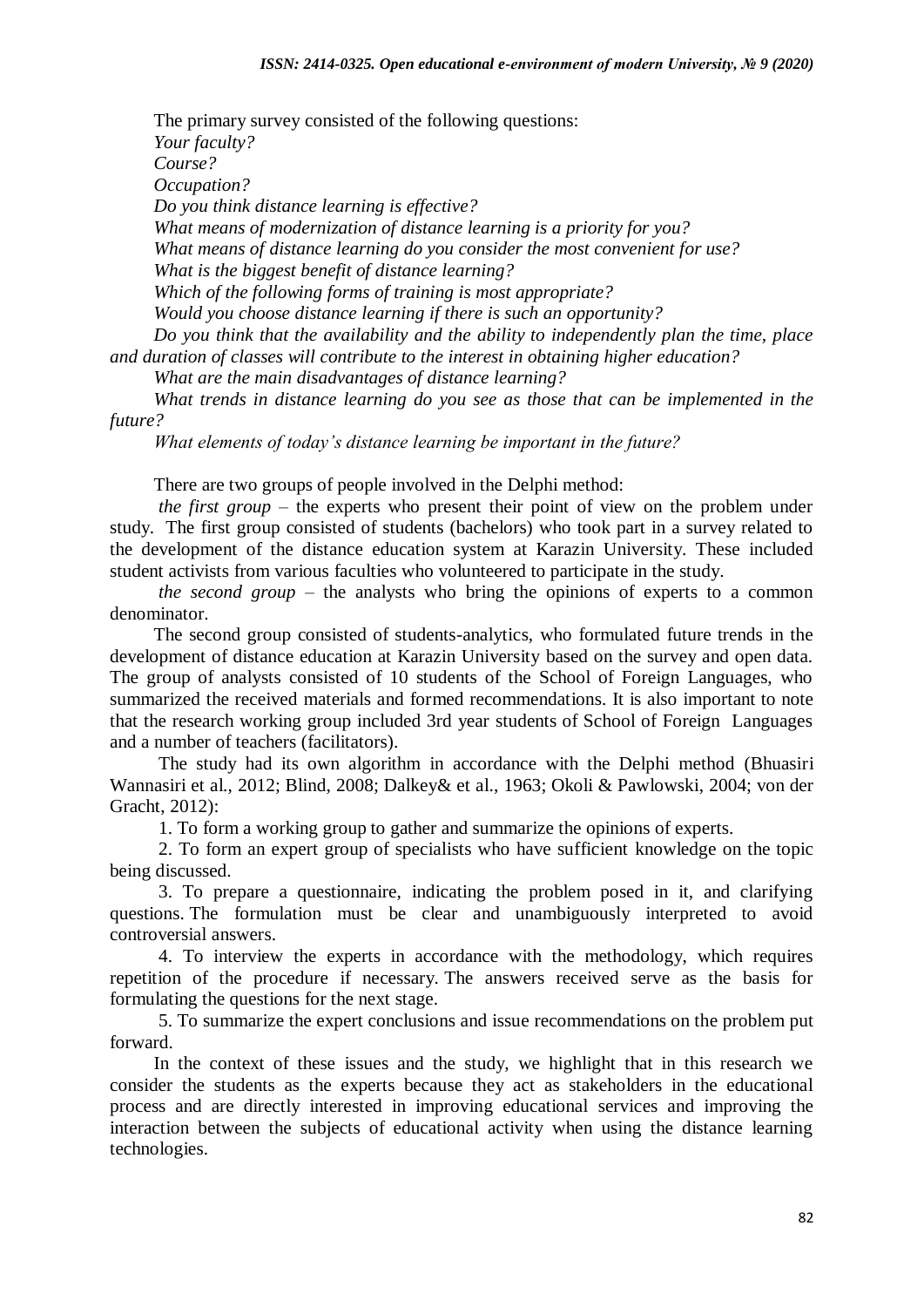**Presenting main material.** Nowadays, distance learning is undoubtedly attracting more and more attention due to its convenience and numerous advantages. Every year in Ukraine, the number of HEIs introducing distance learning is increasing, and the number of students who opt for this form of education is also growing.

The vast majority of those who opt for distance learning intend to retrain or receive a second higher education. This form of obtaining new knowledge is optimal for them.

In order to apply for a distance education in Ukraine, you are to undergo the same procedure that is presupposed when enrolling in the full-time or part-time education. An applicant must pass the EIT, a master – provide the bachelor's degree; those who wish to get a second higher education must be interviewed.

The term of study is the same as on a full-time or part-time basis, that is 4.5 years for a bachelor, 1.5 years for a master's degree. The cost of education is usually two or three times cheaper than on a full-time and part-time basis.

If we consider the education system in modern conditions, then it cannot be imagined without the harmonious combination of distance and traditional education.

Such a connection is especially important in the context of the massive introduction of digital technologies and digital educational resources, also an important feature of the connection of distance and traditional education, is their adaptability to new challenges and shocks that can occur in the learning process: war, disasters, all kinds of restrictions on movement and so on.

Recently, there have been significant advances in the Ukrainian education system in terms of the introduction of distance technologies and their combinations with traditional forms of education.

Distance education is offered in Ukraine by various HEIs, and we have identified the most effective ones:

Lviv Polytechnic National University [\(https://lpnu.ua/idn\)](https://lpnu.ua/idn): the Distance Learning Institute provides the applicants with an opportunity to obtain the Bachelor's degree on 15 specialties, including the Humanities, the Social Sciences, the Mathematics and others.

National Academy for Public Administration under the President of Ukraine [\(http://academy.gov.ua/?lang=eng&tip=dop&tipn=Page&page=32\)](http://academy.gov.ua/?lang=eng&tip=dop&tipn=Page&page=32): the system of video conferences provides for video-links with 16 European countries;

Ukrainian-American Concordia University [\(https://www.concordia.edu.ua/distance](https://www.concordia.edu.ua/distance-learning-center/)[learning-center/\)](https://www.concordia.edu.ua/distance-learning-center/), the University allows for the distance education on undergraduate (International Economic Relations and Management) and graduate (Business Administration and Management) levels;

Sumy State University [\(https://dl.sumdu.edu.ua/en/\)](https://dl.sumdu.edu.ua/en/): the University has 15 years of experience in the field of distance education and grants a Public Diploma.

Khmelnytskyi National University [\(https://de.khnu.km.ua/p.aspx?l=2\)](https://de.khnu.km.ua/p.aspx?l=2): the distance education is 4 times less than the price of the daytime separation. It also provides a Public Diploma.

Distance learning services in the listed HEIs are mainly aimed either at individual educational programs with a combination of distance learning and traditional control, or aimed at individual subjects. It is important to note that today there are no universities in Ukraine that represent distance learning as their main form of education.

However, it should be noted that Ukrainian HEIs are introducing distance learning without much enthusiasm. It can be explained by the fact that in Ukraine the process of implementation of this form of education is significantly complicated due to the lack of financial, technical, and human resources. Therefore, it becomes clear that in our country, the distance form of education is today going through the formative stage, but it is a promising form of education. Moreover, we are confident that addressing problems mentioned above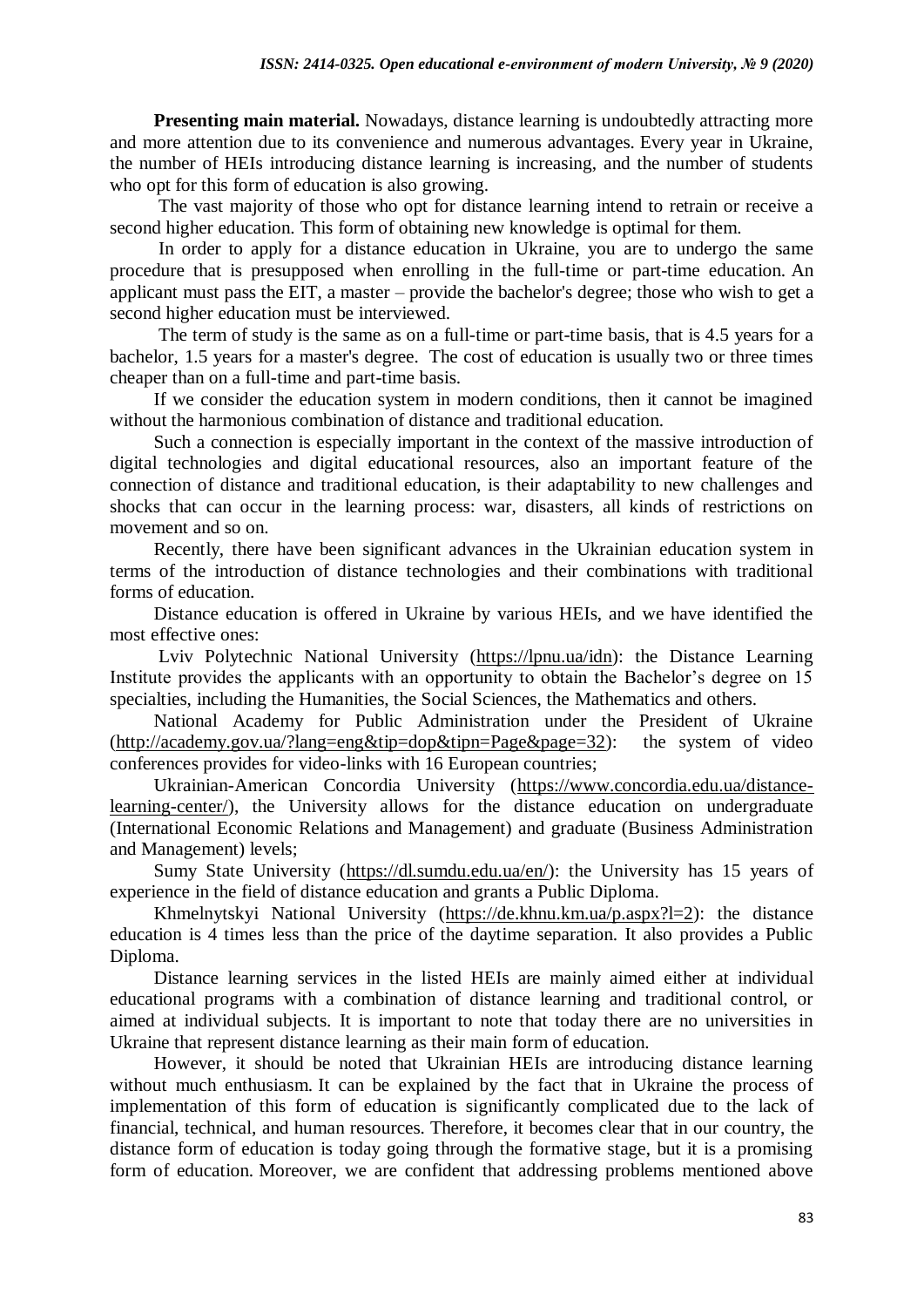will help the distance form of learning in Ukraine to reach a competitive level (Romanovskiy et al., 2019).

Also significant is the fact that we can see an increase in audiences of Ukrainian online platforms. This indicates that people in Ukraine seek to develop and improve their knowledge. Therefore, there will be an increase in demand for distance education.

It should be noted that distance learning is very popular and is now practiced in many countries around the world. The development of information technologies in the 21st century allows getting education abroad, even without leaving a home country (2018 Distance Education, 2018).

Distance education is developing most rapidly in the USA. A typical example of distance learning organization is the University of Akron, which has video and audio content, documents sharing and so on. Within the framework of the Massachusetts Institute of Technology (MIT), free distance education is available in sixty disciplines, including chemistry, engineering, history, mathematics, and management. After completing one course, a student can obtain a certificate from MIT by passing the exam, and if he or she finishes the entire course of disciplines on the chosen specialty – a diploma. Today, about 1 million students are studying at the US universities remotely [\(https://www.mitsde.com/\)](https://www.mitsde.com/). Distance learning is equally popular in Europe. For example, at the Open University in Hagen (Germany) you can get a higher education distantly, upgrade your skills and even get a Ph.D. In Finland, Distance Learning Centers, and Summer Universities are very popular. The National University of Distance Education (Universidad Nacional de Educación a Distancia) in Spain uses face-to-face meetings to discuss educational material at training centers and online conferences in order to maintain an ongoing dialogue with students [\(https://www.uned.es/universidad/inicio.html\)](https://www.uned.es/universidad/inicio.html). The UK universities are practicing postgraduate degree programs using distance learning methods. The largest of them is The Open University, which is, by the way, the first university of distance learning in the world. About 150,000 students study there at the same time. The effectiveness of the distance learning methods is evidenced by the high level of training of the graduates from the Open University, which is actually one of the most prestigious universities in the world [\(http://www.open.ac.uk/\)](http://www.open.ac.uk/).

The modern development of distance education can be viewed on the basis of the three key areas: 1) Massive Open Online Course (MOOC); 2) distance learning in higher education institutions, except or in combination with traditional forms; 3) distance universities.

In accordance with the results of 2018, the world's most popular online education providers are Coursera (37 million students), edX (18 million students), XuetangX (14 million students), Udacity (10 million students), FutureLearn (8.7 million students) (Dhawal, 2018).

 According to the results of analytical reviews (Dhawal, 2018), the current trends of using the MOOCs are:

 Providers' collaboration with the leading universities around the world, such as MIT (198 developed providers-offered courses), Stanford University (178 courses), University of Michigan (167 courses), Harvard University (153 courses), etc., in total more than 900 universities around the world. In 2018, about 2,000 new courses were added by the universities, compared to 2,500 in 2017, Coursera has more than 3,100 active courses, EdX – 2,200, FutureLearn – about 1,000; a gradual decrease in the number of new students, together with a greater rate of growth in the number of courses lead to the reduction in the number of its users. In 2018, 20 million new students enrolled in, at least, one course, compared to 23 million in 2017;

Improvement of online courses as for their convenience and flexibility. In recent years, there has been a tendency to divide 12-, 10-week courses into several (4 weeks each one), as it is easier for students to plan their studies in a shorter time. An important trend is to increase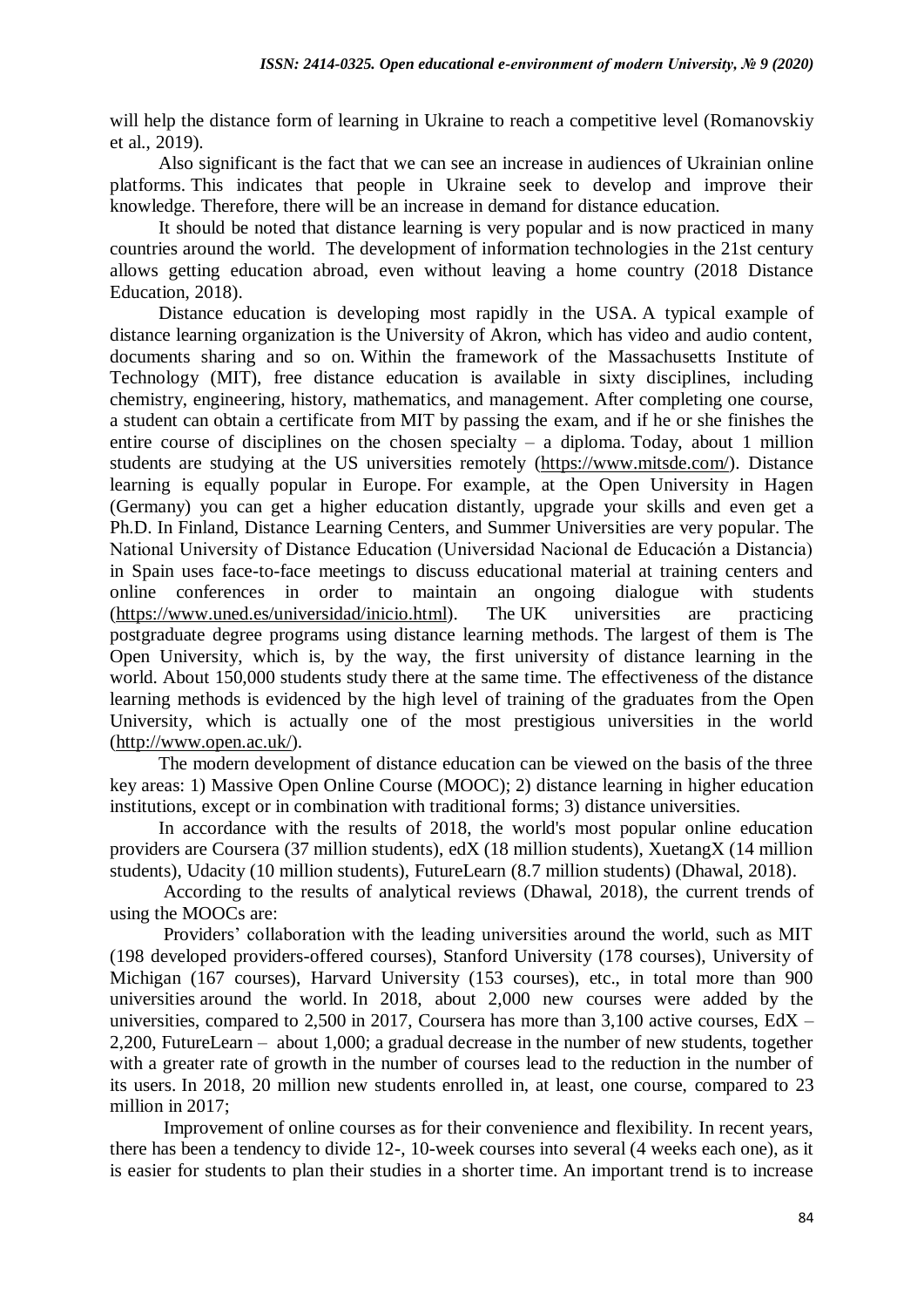the number of self-administered training courses that do not have a rigid start and end time, allowing students to learn at their own pace;

Increasing opportunities for bachelor's and master's degrees. In 2018, the number of educational degrees (involving the universities of England, Australia, the USA, as well as one of the Ivy League universities – the University Pennsylvania), which can be obtained through online education providers, increased to 47 compared to 15 in 2017;

Monetization and profit orientation is one of the most important trends in MOOC. According to Forbes, Coursera's expected proceeds in 2018 equal 140 million dollars, Udacity's revenue in 2018 rose up to 25% and is about 90 million dollars compared to 70 million dollars in 2017, FutureLearn had a profit of 8.2 million pounds by the end of July 2018. Income orientation is increasing: if the first MOOCs were free, now there are some paid courses. In addition, as the total number of new students decreases, the number of students ordering paid services increases, and providers expand their opportunities to obtain funds.

Massive Open Online Course in Ukrainian universities has not yet achieved international recognition, so on the MOOC-list website (https://www.mooc-list.com), at the request "MOOC from Ukraine", finds only course "Introduction to programming with dependent types in Scala (Stepik)" this is a course provided by Taras Shevchenko National University of Kyiv. Although, for example, at the request "MOOC from France", we can find dozens of courses from different universities from France. Based on this we can conclude that the MOOC system in Ukrainian higher education system passes through the stage of certification courses for its users around the world. Based on the research by V. Kukharenko (Kukharenko, 2013), we can see that MOOCs in Ukrainian universities are mainly used in the local segment of university education (developer university + several other universities).

Therefore, the development of the world distance education market is quite active. It is facilitated by the direct increase in the demand for educational services and, of course, by the development of information technologies and the growth of the Internet audience. We are sure that, building on the experience of foreign HEIs, the universities in Ukraine will be able to improve the model of distance education.

Considering the current state of implementation of distance education technologies in the educational process of Karazin University, we cannot omit to mention the underdevelopment of these technologies. For example, in 2015 via the Institute of Postgraduate Education and Part-Time (Distance) Learning [\(https://dist.karazin.ua/\)](https://dist.karazin.ua/), a remote system of conducting rectorial tests was introduced in 2015 at V.N. Karazin Kharkiv National University. To determine the effectiveness of this type of control, we conducted a survey among students and teachers (10 teachers, 30 students) of some Schools including: School of International Economic Relations and Travel Business, School of Foreign Languages, School of Sociology, School of Ecology, School of Economics, School of Physics and School of Medicine. The respondents were given the following questions:

*Is the knowledge monitoring in a form of rectorial control practiced within your School?*

*What format does the work have?*

*Do you consider the test form to be convenient?*

*What difficulties did you encounter while completing the work?*

*What improvements would you suggest regarding the form of the work?*

It is important to note that this was a pilot survey with a small number of respondents (many potential participants refused to take the survey for unclear reasons). Further surveys with a sample of more than 300 participants showed that the main results of the study are fully confirmed.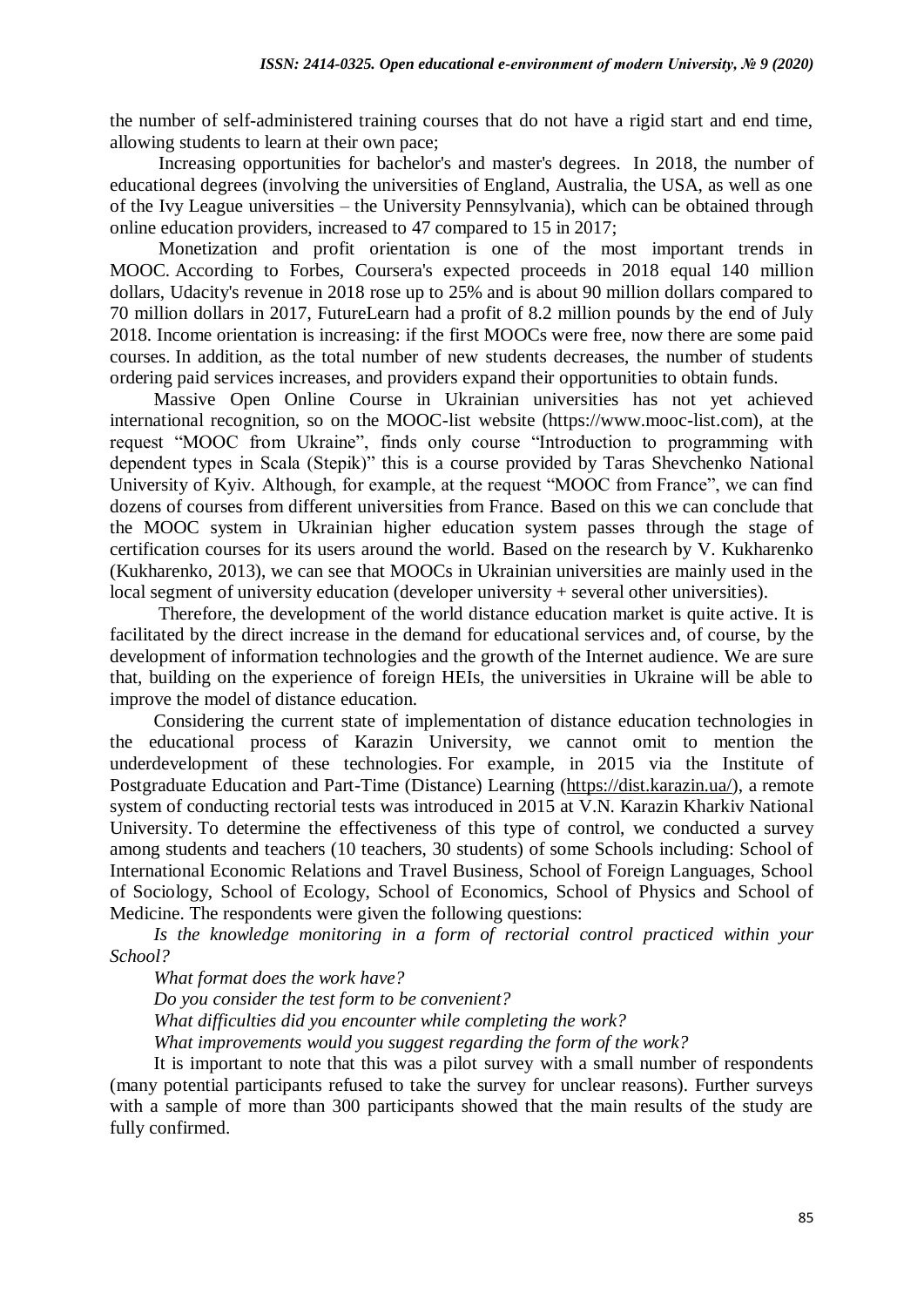According to the survey results, we can affirm with certainty that the introduced system of knowledge monitoring has both advantages and disadvantages, so let us address the issue in more detail.

First, it should be stressed that the system of automatic response processing greatly facilitates and accelerates the review process, which results in educators' time savings. Second, the test form, due to the opinion of the majority of the students surveyed, is one of the most convenient and easy types of work. For its part, the relative ease of the tasks makes it possible to include more materials in one test.

However, this system also has some deficiencies. For example, students of the School of International Economic Relations and Travel Business mentioned the problem they had faced during the test – loss of Internet connection. Thus, they were forced to log in with their own phones, and as a result, the time for completing the test was significantly reduced, and some students failed to accomplish the task due to lack of mobile traffic. It should be emphasized that students are given only one attempt to complete the test work, and the time is clearly regulated (40-45 minutes) and provides for the automatic completion of the test. At the same time, the students of the Sociology, Ecology, and Economics Schools claimed not to have met any difficulties in completing the tasks, so they hold the contrary view regarding the rectorial control works.

It would also be important to add that students of the School of Physics consider this form of knowledge assessment to be inappropriate as they are given multiple-choice answers for the tasks they have to solve in writing on the separate sheets of paper, and it is not considered in the assessment process. Therefore, if needed, the educator will not be able to explain to the students what mistakes they made while solving the problems, and the students, in turn, will not score extra points even if the task is completed correctly with an insignificant mistake in the final calculation.

Students of the School of Foreign Languages acknowledged to have encountered a number of difficulties during the rectorial control because the specificity of the work format is not taken into account, as it requires translation of the text in contrast to the standard multiplechoice tasks. Firstly, low level of technical base is one of the causes of typographical errors in the students' works. In particular, there are problems with the information input means (some keys on the keyboard do not always work). Moreover, the lack of technical support is also an important issue to be solved, as there are not enough computers to provide students with. Secondly, typing speed is an important factor in the quality of electronic form of translation. Many students lack typing practice, which makes the work more difficult because, as mentioned earlier, time is limited. Thirdly, teachers have noted that it is difficult to grade translation papers in the provided format. Difficulties arise in marking syntax errors: it is impossible to correct the wrong word order in a sentence. However, on the other hand, the distance learning format simplifies the process of grading translation papers, as a printed text is easier to read than a handwritten one.

It is important to note that at the School of Medicine, unlike others, rectorial control is conducted not in electronic, but in written form.

Therefore, we can conclude that the distance format of rectorial control is quite convenient and innovative, but it is necessary to consider the types of tasks that students of different schools are given, as well as provide the university with the necessary material and technical equipment.

**Findings.** In the course of our research, we carried out a survey among students of Karazin Kharkiv National University to establish the main implementation strategies and prospects for the development of distance learning. We would like to emphasize that the survey received responses from students of different courses (the total number is 108 persons) of all the Schools of Karazin University.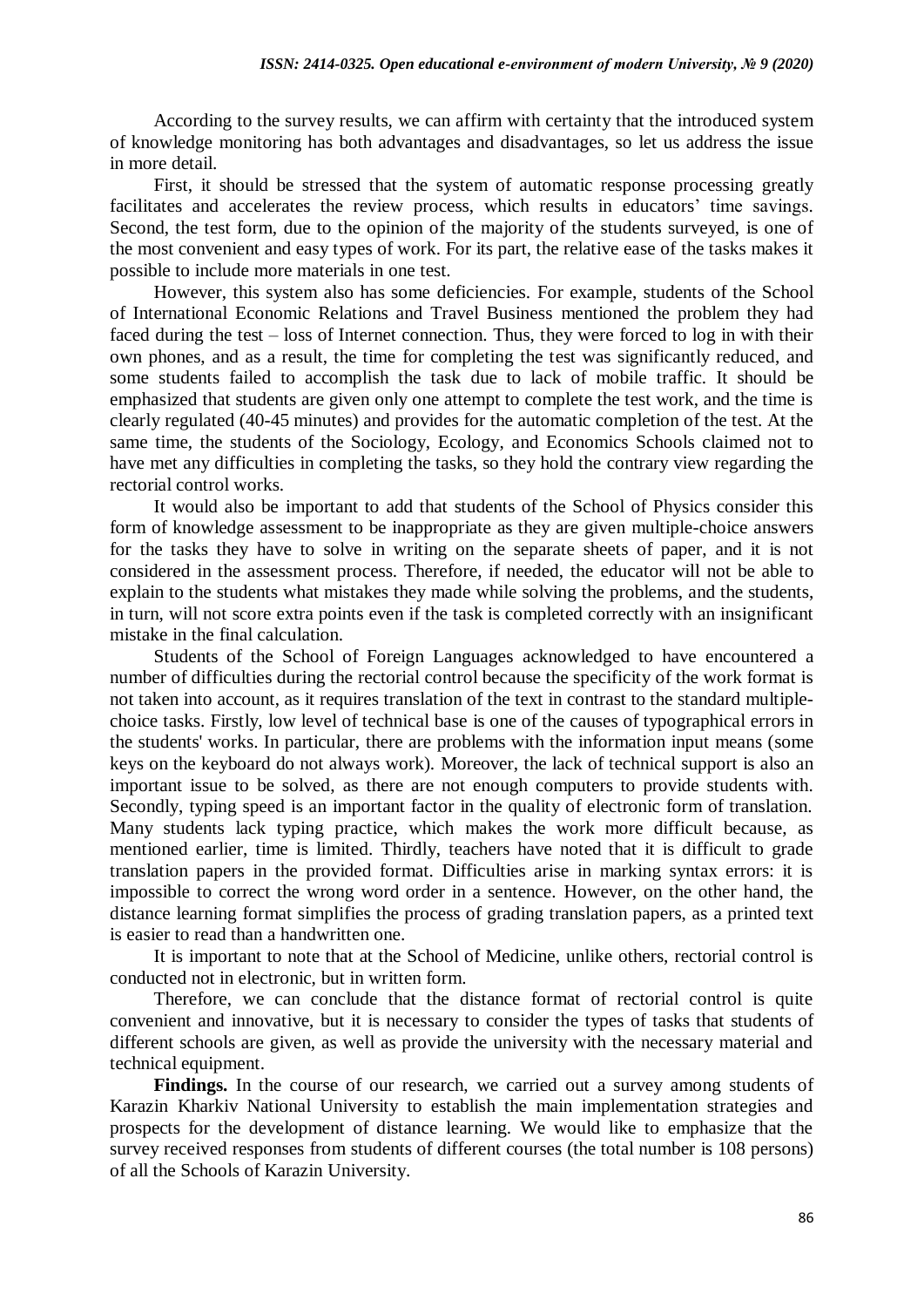We note that not only the academic personnel, but also students were selected as experts in foresight studies, that is, those entities that can be attributed to potential consumers of educational services within the distance learning. The possibility of university students participating as experts on the problems of functioning of the higher education system is noted by V. Babaev and V. Sadkovyj (Moroz et. al., 2018). We support the viewpoint of scientists, and we would like to draw attention to the fact that the Standards and Recommendations on quality assurance in the European Higher Education Area adopted on May 14-15, 2015 based on the results of the Ministerial Conference in Yerevan, identify students as one of the main stakeholders in the process of ensuring the quality of university education. Therefore, the survey organizers' restriction of the circle of respondents to higher education recipients is quite justified, and it ensures the achievement of the survey purpose (Romanovskiy et al., 2019).

The study found out that 75% of those surveyed consider distance learning to be effective and 36.1% believe that this form of education is the most appropriate. The overwhelming majority of students (55.6%) prefer full-time education, but it should be noted that the part-time form is hardly in demand (8.3%)

Moreover, more than half of the respondents indicated that they would inevitably choose distance learning if available (Fig. 1).



Fig. 1. Distance learning preference

According to the results of the survey (Fig. 2), the main advantage of distance learning is the reduction of study time (44.4%).



Fig. 2. Advantages of distance learning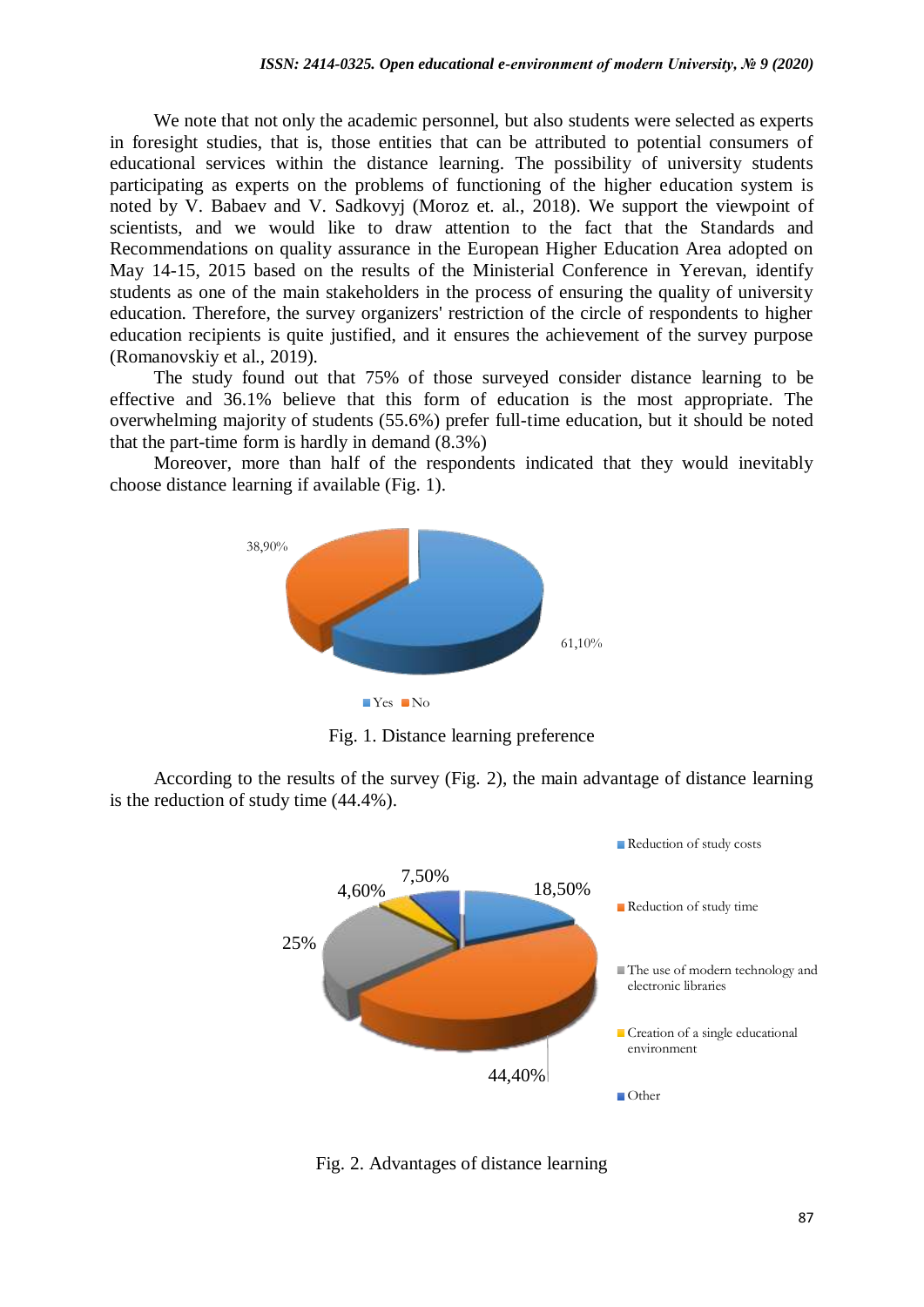Indeed, students have the opportunity to combine studies with work and other activities, which encourages many to choose the distant form of learning. 25% of respondents believe that the use of modern technology and electronic libraries will improve the quality of learning because it will provide access to educational materials that the student can use at a convenient time. In addition, 18.5% prefer the reduction of study costs, and 4.6% of respondents consider it effective to create a single educational environment. It should be mentioned that some students also noted such benefits of distance learning as being able to study certain topics more thoroughly with the use of additional materials, more favorable learning conditions. Many respondents emphasized that, given that distance learning is much cheaper, many more people will be able to afford higher education.

One of the main advantages of distance learning is the ability to plan the day by yourself. The flexibility of the schedule provides an opportunity to get education at a convenient time and in a convenient place. Taking into account that each student's biological hours may differ, distance learning provides the student with the opportunity to study in the most productive hours of his or her workday.

Planning skills are urgently needed in order to succeed when studying within the distance learning program. Although the schedule may vary, it is important to follow the learning plan to discipline yourself in completing the necessary tasks.

Distance learning allows the student to combine education with work and other various activities. You do not need to cancel the planned trip to your relatives because of the need to take a test on a particular day. It is not a problem to attend a concert or an exhibition as the schedule is adjusted to your individual interests (Table 1; Table 1.1.).

Provided that the distance form of education will have been fully implemented in Karazin Kharkiv National University by 2030, we elaborated a recommended model of a schedule for its future students who would combine both distance education and work.

If a student has a job that takes time from 11 am to 5 pm, their schedule can look like this:

| An indicative daily schedule for distance-learning students |                                     |                          |                |                       |                                     |
|-------------------------------------------------------------|-------------------------------------|--------------------------|----------------|-----------------------|-------------------------------------|
| Day/time                                                    | <b>Monday</b>                       | <b>Tuesday</b>           | Wednesday      | <b>Thursday</b>       | Friday                              |
|                                                             |                                     |                          |                |                       |                                     |
| 9<br>$a.m. =$<br>10 a.m.                                    | Lecture                             | Online<br>seminar        | Teleconference | Chat<br>session       | Online class                        |
| 11 a.m. $-$<br>5 p.m.                                       | Work                                | Work                     | Work           | Work                  | Work                                |
| 6 p.m. $-$<br>7 p.m.                                        | Written work                        | Attending<br>exhibitions | Chat session   | Family<br>hour        | Hobby                               |
| 8 p.m. $-$<br>9 p.m.                                        | Chat session                        | Completing<br>tasks      | Family hour    | Meeting<br>friends    | Teleconference                      |
| 9 p.m. $-$<br>10 p.m.                                       | Reading<br>scientific<br>literature | Lecture                  | Online seminar | Group chat<br>session | Reading<br>scientific<br>literature |

An indicative daily schedule for distance-learning students

Table 1.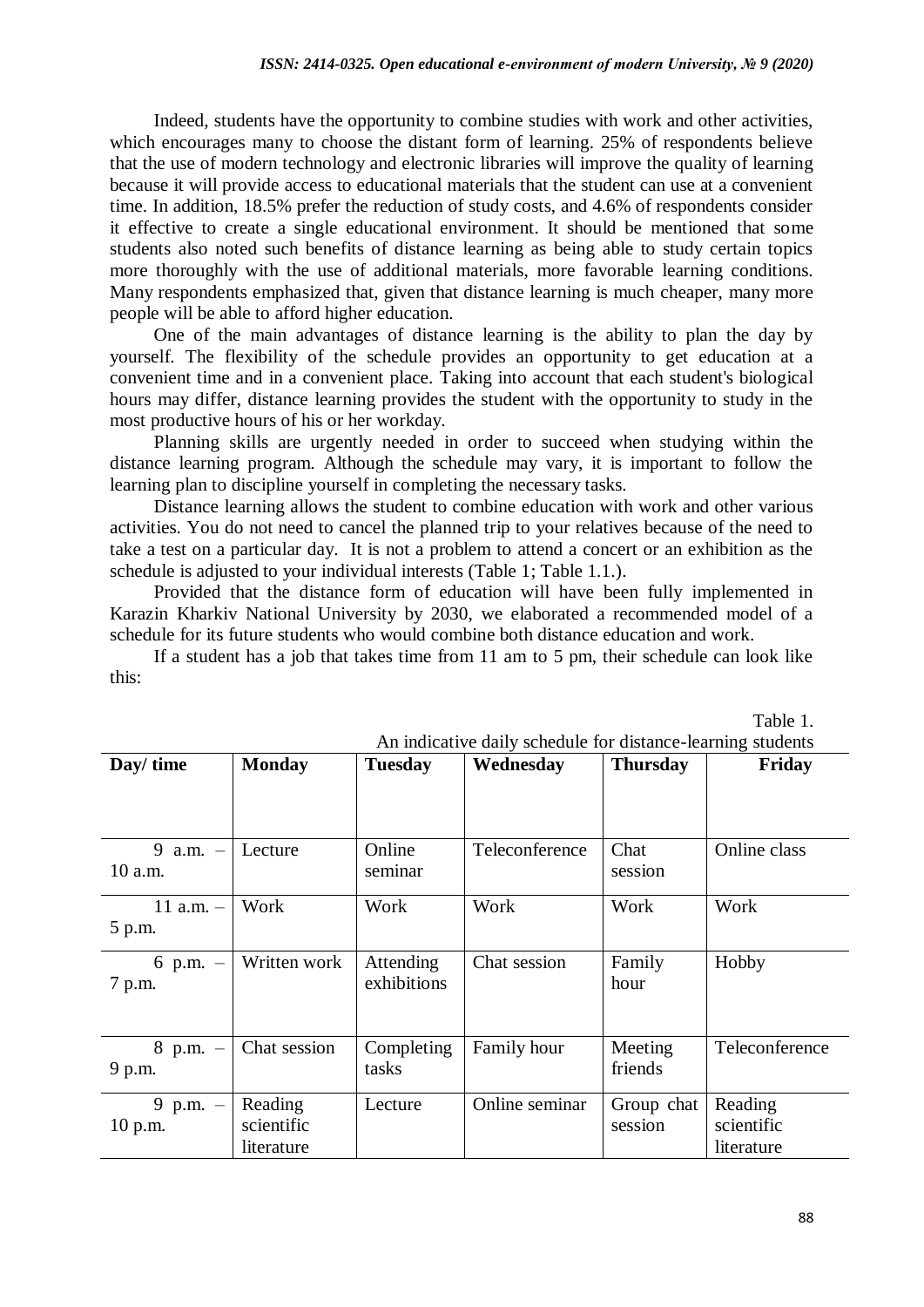| Day/time     | <b>Saturday</b>                         | <b>Sunday</b>                       |  |  |
|--------------|-----------------------------------------|-------------------------------------|--|--|
| 11 a.m. $-$  | Various forms of studying               | Various forms of studying           |  |  |
| 3 p.m.       |                                         |                                     |  |  |
| $3$ p.m. $-$ | Break time/hobby                        | Break time/hobby                    |  |  |
| 6 p.m.       |                                         |                                     |  |  |
| 6 p.m. $-$   | Completing tasks                        | Completing tasks                    |  |  |
| 8 p.m.       |                                         |                                     |  |  |
| 8 p.m.       | various<br>forms<br>of<br>Free<br>time/ | time/various<br>οf<br>Free<br>forms |  |  |
|              | studying                                | studying                            |  |  |

Table 1.1. An indicative daily schedule for distance-learning students

We would also like to highlight the process of passing the exams and obtaining a diploma after graduating from distance learning course. Like the entire learning process, the exam session can take place remotely. Examination in the form of test work or video interview is considered appropriate. However, a student has the opportunity to come to the school and take exams there.

Upon graduation, a student receives a diploma of the state sample, which is no different from a diploma obtained by studying in other forms.

Also, within the framework of the distance learning the opportunity to take additional courses offered by Karazin University will be given. It is not necessary to be a student of the university to participate. After completing the courses, the applicant receives a state certificate.

In the course of the survey, it was found that 69.4% of students consider video lectures to be the most convenient means of distance learning; 54.6% prefer web-based studies (Figure 3). We believe that this priority is due to the importance of the principle of clarity when acquiring new knowledge. Almost a third of respondents (35.2% and 34.3% respectively) preferred electronic libraries because of the ability to independently process new information and chat sessions for communication and discussion purposes. The smallest number of students voted for teleconferences (25%) and e-mail (25.9%).



Fig. 3. Tools of distance learning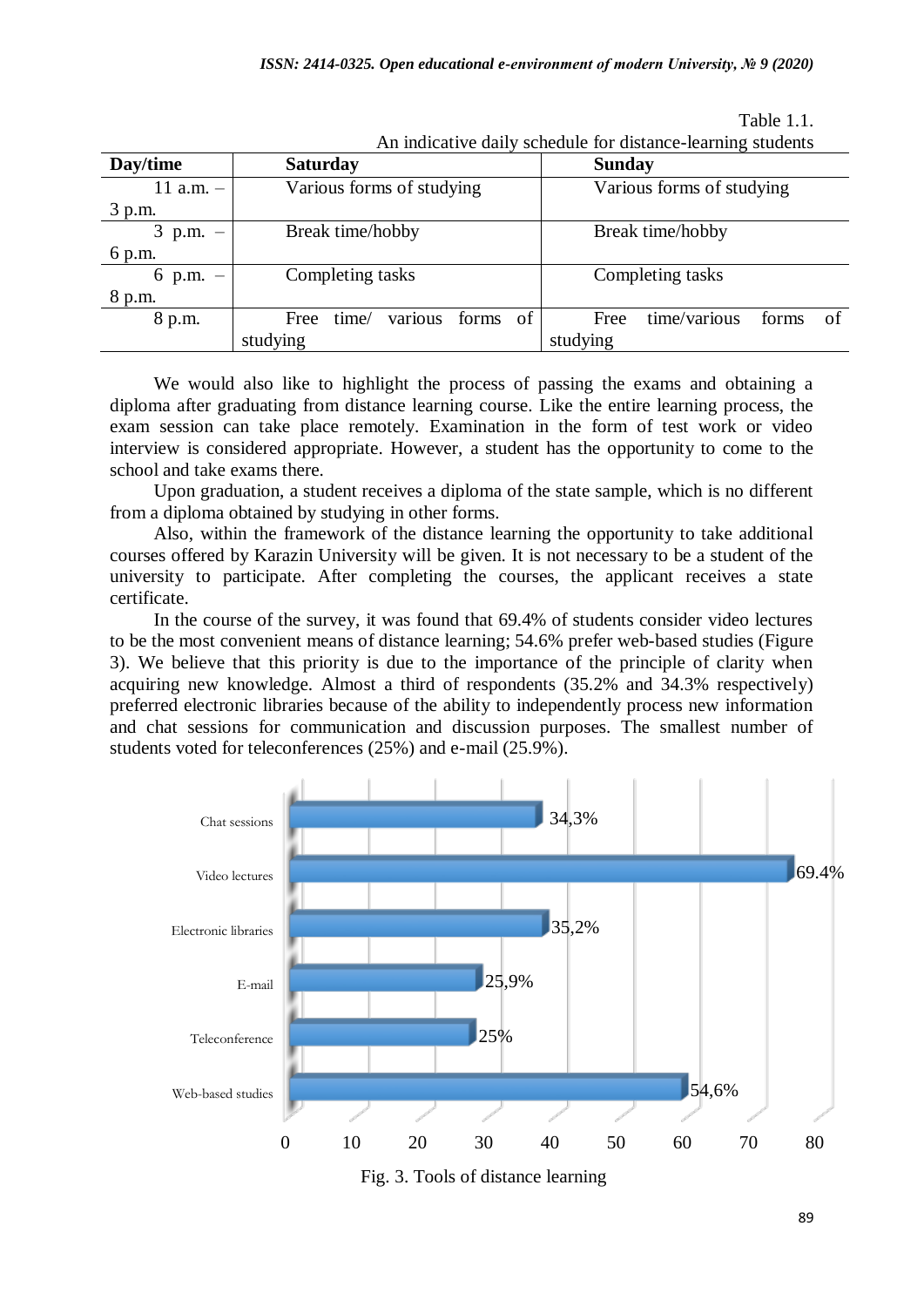Distance learning is closely related to new information resources and to the World Wide Web as a whole. There are four main ways to upgrade distance learning with the latest technologies. In the future, they may be used actively in distance learning.

Firstly, we can use social networks to connect with teachers. This is a very convenient, fast and reliable way to deal with organizational issues. Secondly, the video conferences can be used to evaluate the gained knowledge. This form of assessment has many advantages. The most important thing is to save time because, for example, an oral examination implies the need for a student to attend the university. Nevertheless, with such applications as WhatsApp, Viber, Skype or Zoom it can be done much faster.

However, there is a drawback. The educators cannot fully guarantee the objective assessment of the student's level of knowledge because they do not see what is happening around the student.

Thirdly, a significant improvement can be achieved with the new form of presentation of the material through the recording of lectures. It is gaining popularity on the YouTube platform as well-known teachers record their video lectures. Using this method, the information is easy to perceive and is more interesting than conventional reading of nonfiction.

The forth way is to create a system of faster evaluation of students' papers on the basis of electronic devices. There is currently a problem with reviewing the written papers of parttime students. When using special sites or programs, the assessment will be faster, allowing the students to work on their mistakes.

All these enhancements require a certain level of the technology skills and knowledge of the Internet from educators. But since we live in the age of the latest technologies, and we learn to use them every day, this should not be a hindrance to the development of distance learning.

The survey clearly shows that the need for strong motivation is the most significant disadvantage of distance learning, as it is evidenced by the point of view of 41.7% of respondents (Fig. 4). After all, in order to work independently, we undoubtedly need to have a high level of self-awareness, responsibility, and organizational skills. 29.6% of respondents consider the issue of minimal contact with educators a problem, however, distance learning provides video lectures and web-lessons, and that is why we assume that some of the respondents do not fully understand the essence of distance learning. 13.9% see a lack of practical knowledge as a major drawback of the distance learning, and 9.3% of respondents believe that the need to attend university for taking exams may be inconvenient. However, we do allow for the possibility of taking exams remotely. Also, a small percentage of those surveyed (0.9%) consider the lack of computer literacy among students to be a major drawback.



Fig. 4. Disadvantages of distance learning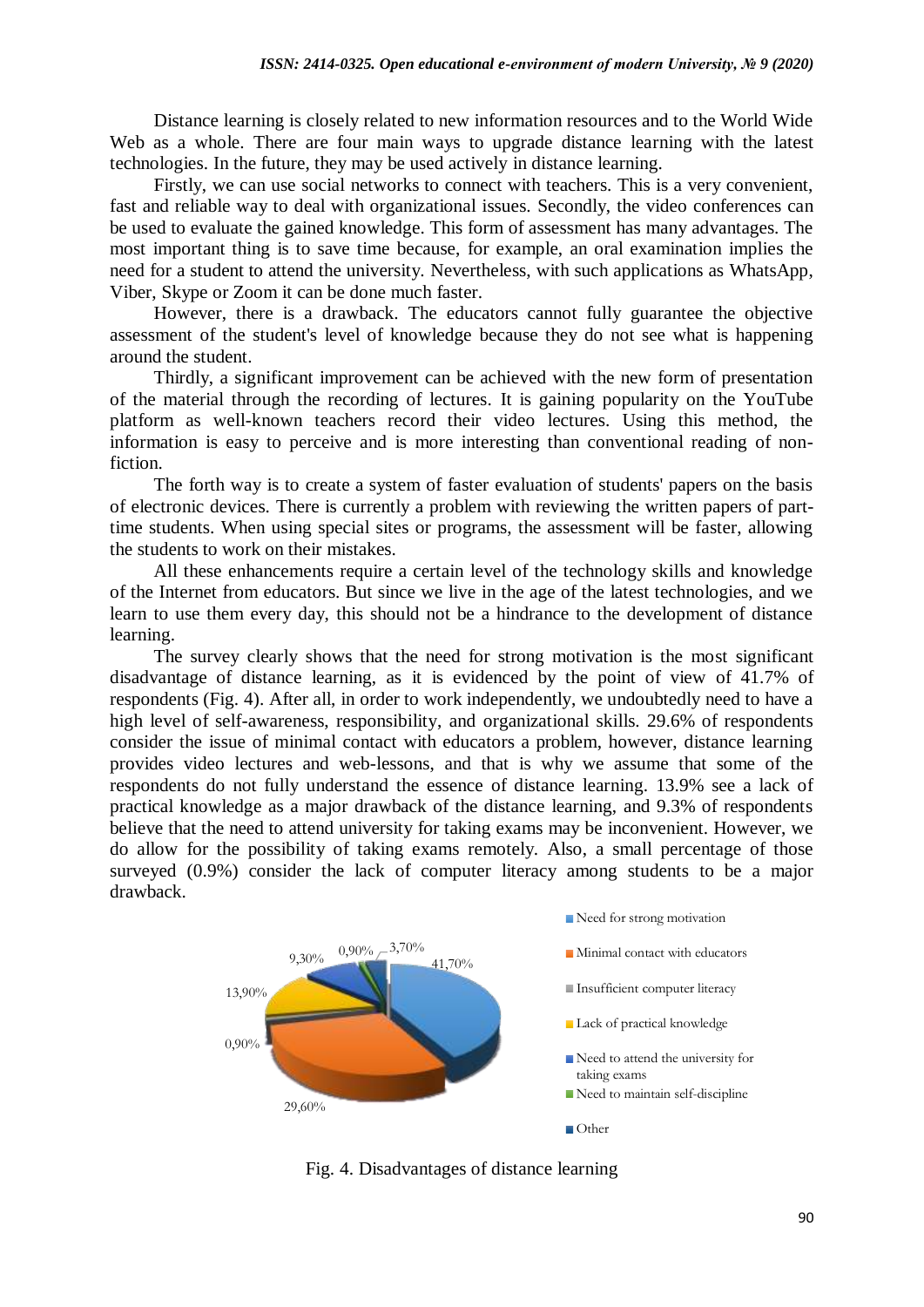It should be mentioned that some of the respondents believe that distance learning alienates people from society, adversely affects cultural development, can lead to deterioration of communication skills and reduce the level of social activity. However, the overwhelming majority is convinced that distance learning will in no way affect the socialization of people in society. Analyzing the given answers, we became convinced that not all students fully understand the concept of distance learning, since we promote one of the main advantages of such form of studying – the opportunity to combine work with studying, that is, a person will be able to socialize directly in the working team.

In the course of our research, we also conducted interviews, asking the Karazin University educators about their attitude to distance learning.

Summarizing their answers, we can say with certainty that the educators deem distance learning appropriate, because it is a great opportunity to get education (both first and second, retraining, etc.) while maintaining the usual rhythm of life and work, and save time and resources.

Undoubtedly, absolutely all courses and subjects cannot be adapted for distance learning course, as some of them require direct attendance at classes, laboratory work, conducting experiments, etc. However, most of them can be implemented using all possible modern electronic means (databases, libraries, chats, social networks, audio, video lectures).

We also found out that a course on the Moodle platform, which contains many techniques that make it easy to use for both student and educator is currently being developed on the basis of Karazin University. This resource allows you to upload enough learning materials, download them at any time, and give students tasks. So of course, distance learning may not be fully equivalent to full-time education, but it is still quite effective and has many advantages.

The most important result of the study was that students determine their time, which they spend on the learning process, as the most important parameter of future learning. As the main trend of the future, they highlight the correct distribution of time through the preparation of a flexible and comfortable schedule of classes and independent work.

Recommendations as for the development of distance education by 2030:

To develop electronic communication networks and web-based courses, to elaborate digital libraries, to use internet videoconferencing, email and other effective modes of communication in order to facilitate the process of distance education and make it efficient and productive.

Also, it is desirable that an online course involve interaction between students and a teacher in an interactive form using the modern digital learning tools.

**Results and Discussions.** As a result of our research, we have concluded that the demand for distance learning is constantly increasing. This urgency can be explained by its versatility, accessibility, increasing demands of society and employers for the quality of professional education, the lack of effectiveness of current models of distance education, which need further improvement, and variability in the globalization of information technologies. The world is evolving, and so we can be sure that the popularity of the distance form of learning will grow rapidly every year. New, even more interactive and productive teaching and communication methods will emerge, improving the existing distance learning base by reducing its shortcomings, and by introducing new ideas and potential tools. Therefore, within the framework of the analysis of the distance learning concept at Karazin University in 2030, it should be noted that this form of education will have more advantages, namely it will increase the number of people willing to get education becoming even more flexible and convenient due to the development of new technologies. Thus, some new platforms and programs will be developed, encouraging not only Ukrainians but also foreign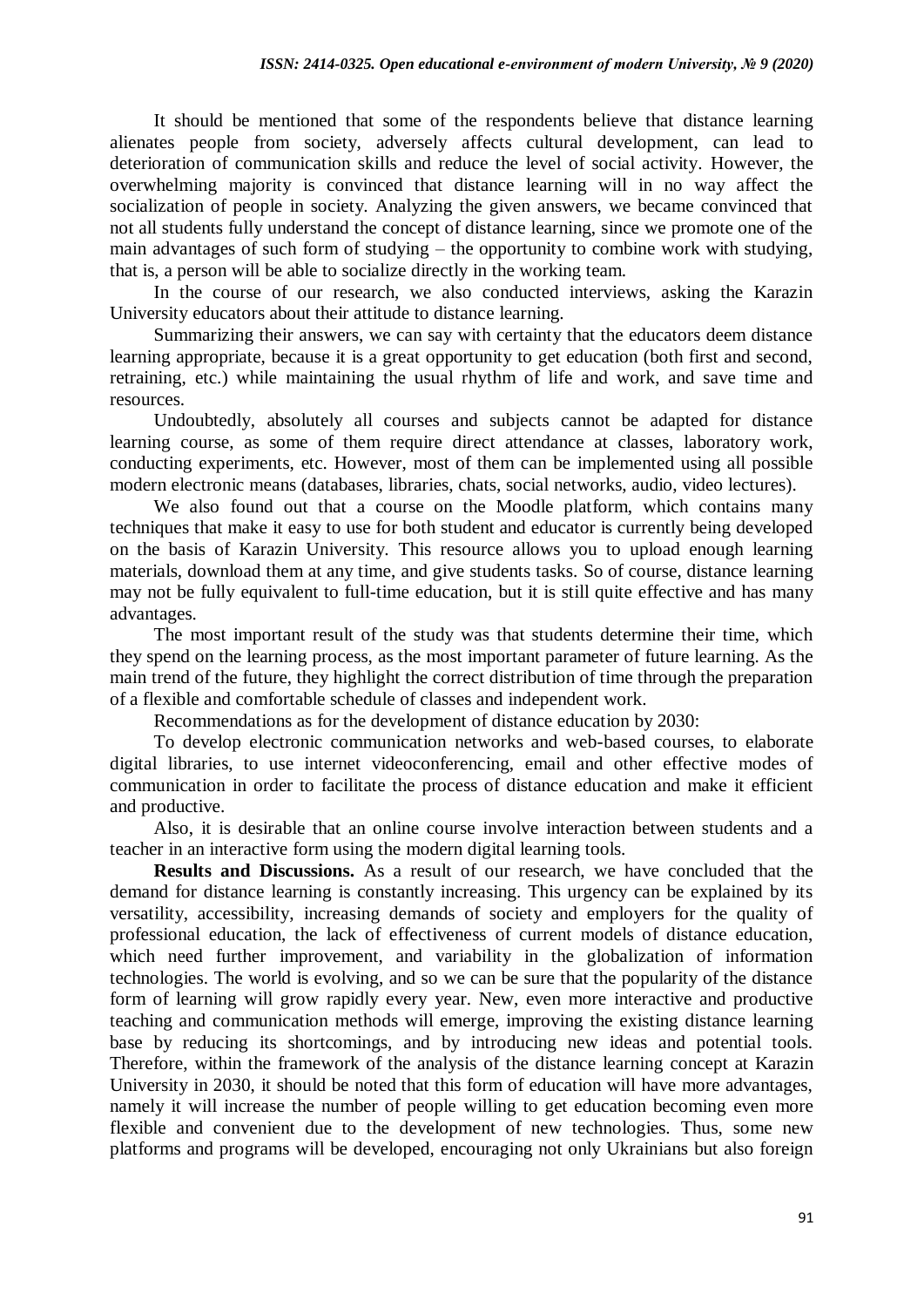citizens to get education in our country, and it will help to develop a comprehensively competent person.

In further scientific exploration, it is planned to study the problem of implementation of the distance form of education in greater detail by giving further consideration to the specific distance learning tools and methods.

## **REFERENCES**

100 Radical Innovation Breakthroughs for the future (2019). The Radical Innovation Breakthrough Inquirer. European Commission, 338 р.

EPSC (2017). European Political Strategy Centre. [Online]. July 05, 2020. http://ec.europa.eu/epsc/sites/epsc/files/epsc\_\_10\_trends\_transforming\_education\_as\_we\_kno w\_it.pdf

Futures for Higher Education and ICT: Changes Due to the Use of Open Conten (2016). UNESCO Institute for Information Technologies in Education. Moscow : UNESCO. [Online]. July 05, 2020.

https://iite.unesco.org/pics/publications/en/files/3214745.pdf

Zweck, A., Braun, A. & Rijkers-Defrasne, S. (2014) International Foresight of the 2000s: Comparative Analysis. Foresight-Russia, 8(2), 6-15.

Martin, B. (1995). Foresight in Science and Technology. Technology Analysis & Strategic Management, 7(2), 139-168.

Bykov, V. & Shyshkina, M. (2018) The concepnual basis of the university cloud-based learning and research environment formation and development in view of the open science priorities. Technologies and Learning Tools. 68(6), 1-18.

Hamid, F. & Yip, N. (2019) Comparing service quality in public vs private distance education institutions: evidence based on Malaysia. Turkish Online Journal оf Distance Education. 20(1), 17-34.

Moore, J., Dickson-Deane, C., & Galyen, K. (2011). E-learning, online learning, and distance learning environments: Are they the same & quest; Internet Higher Educ.  $14(2)$ ,  $129$ -135.

Sánchez-Elvira Paniagua, A & Simpson, O. (2018) Developing Student Support for Open and Distance Learning: The EMPOWER Project. Journal of Interactive Media in Education. 1(9), 1-10.

Opanasiuk, Yu. (2016) Distance learning as a consequence of the evolution of the traditional education system. Vyscha osvita Ukrainy. 1, 49-53.

Ouaddah, A. Elkalam, A. & Ouahman, A. (2017). Towards a novel privacy-preserving access control model based on blockchain technology in IoT. In Europe and MENA Cooperation Advances in Information and Communication Technologies; Springer: Berlin, Germany, 2017. E-learning Foresight.

2018 Distance Education: Past, Present and Future – Overview and Foresight (2018). [Online]. July 05, 2020.

http://www.eden-online.org/eden\_conference/distance-education-past-present-and-futureoverview-and-foresight/

Laaroussi, A., Ajana S., Bakkali, S., Faraj, K. & Cherkaoui, O. (2017) E-learning Foresight for Renewable Energy Technology in Higher Education in Morocco. In: Rocha Á., Serrhini M., Felgueiras C. (eds) Europe and MENA Cooperation Advances in Information and Communication Technologies. Advances in Intelligent Systems and Computing, vol 520. Springer, Cham DOI: [https://doi.org/10.1007/978-3-319-46568-5\\_2](https://doi.org/10.1007/978-3-319-46568-5_2)

Aichholzer, G. (2009). The Delphi Method: Eliciting Experts' Knowledge in Technology Foresight. In: Bogner A., Littig B., Menz W. (eds) Interviewing Experts. Research Methods Series. Palgrave Macmillan, London.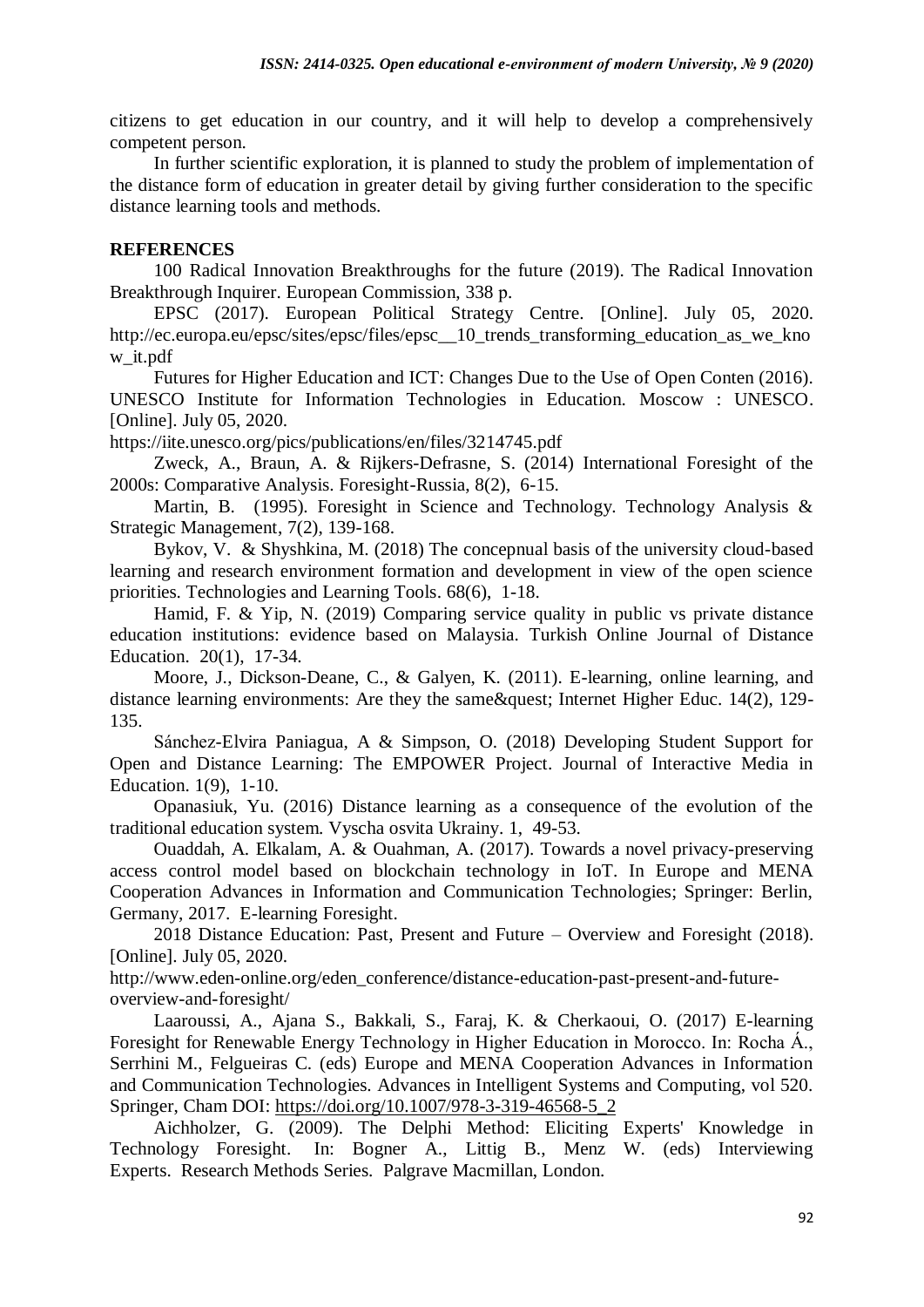Bhuasiri Wannasiri, Xaymoungkhoun Oudone, Zo Hangjung, Jeung Rho Jae, P. Ciganek Andrew (2012). Critical success factors for e-learning in developing countries: A comparative analysis between ICT experts and faculty, Computers & Education, 58(2), 843- 855.

Blind, K. (2008). Regulatory foresight: Methodologies and selected applications. Technological Forecasting and Social Change, 75(4), 496-516.

Dalkey, Norman; Helmer, Olaf (1963). "An Experimental Application of the Delphi Method to the use of experts". Management Science. 9(3), 458–467. doi:10.1287/mnsc.9.3.458ми.

Okoli, C. & Pawlowski, S. (2004). The Delphi method as a research tool: an example, design considerations and applications. Information & Management, 42 , 15-29.

Von der Gracht, H. (2012). Consensus Measurement in Delphi Studies - Review and Implications for Future Quality Assurance. Technological Forecasting and Social Change. 79 (8), 1525–1536. doi:10.1016/j.techfore.2012.04.013

Romanovsky O. and others (2019). Factors of development and directions of improvement of the distance form of education in the system of higher education of Ukraine. Information Technology and Learning Tools, 74 (6). 20-42.

Dhawal, S. "By the numbers: MOOCs in 2018". [Online].

https://www.classcentral.com/report/mooc-stats-2018/

Kukharenko, V. (2013). Massive open online courses in Ukraine, 2013 IEEE 7th International Conference on Intelligent Data Acquisition and Advanced Computing Systems (IDAACS), Berlin, 2013, 760-763, doi: 10.1109/IDAACS.2013.6663027.

Moroz, V., Sadkovyj, V., Babaiev, V. & Moroz, S. (2018) Online Student Surveys in Higher Education Quality Assurance. Information Technology and Learning Tools. 68(6). [Online].

<https://journal.iitta.gov.ua/index.php/itlt/article/view/2415>

# **ДИСТАНЦІЙНА ОСВІТА В КАРАЗІНСЬКОМУ УНІВЕРСИТЕТІ У 2030 РОЦІ ОЧИМА СТУДЕНТІВ**

### **Олексій Наливайко**

кандидат педагогічних наук, доцент кафедри педагогіки Харківський національний університет імені В. Н. Каразіна, Харків, Україна *nalyvaiko@karazin.ua* ORCID: 0000-0002-7094-1047

### **Діана Аджва**

студентка 4 курсу факультету іноземних мов Харківський національний університет В. Н. Каразіна, Харків, Україна *adzhvadiana1611@gmail.com* ORCID: 0000-0002-9066-2731

### **Евеліна Саргсян**

студентка 4 курсу факультету іноземних мов Харківський національний університет імені В. Н. Каразіна, Харків, Україна, *evelina.sargsyan2@gmail.com* ORCID: 0000-0002-9208-4138

**Анотація.** У статті було розглянуто перспективи впровадження дистанційних технологій у навчальний процес закладів вищої освіти. Було проаналізовано наукові праці провідних учених у галузі дистанційної освіти. В основу дослідження покладено метод Дельфі. Розглянуто теоретичні основи запровадження дистанційної освіти в університетах. Досліджено основні тенденції розвитку освітньої сфери у світі та впровадження в неї елементів дистанційної освіти. Окреслено особливу роль студентів як однієї з основних зацікавлених сторін в освіті. Головними експертами цього дослідження виступають